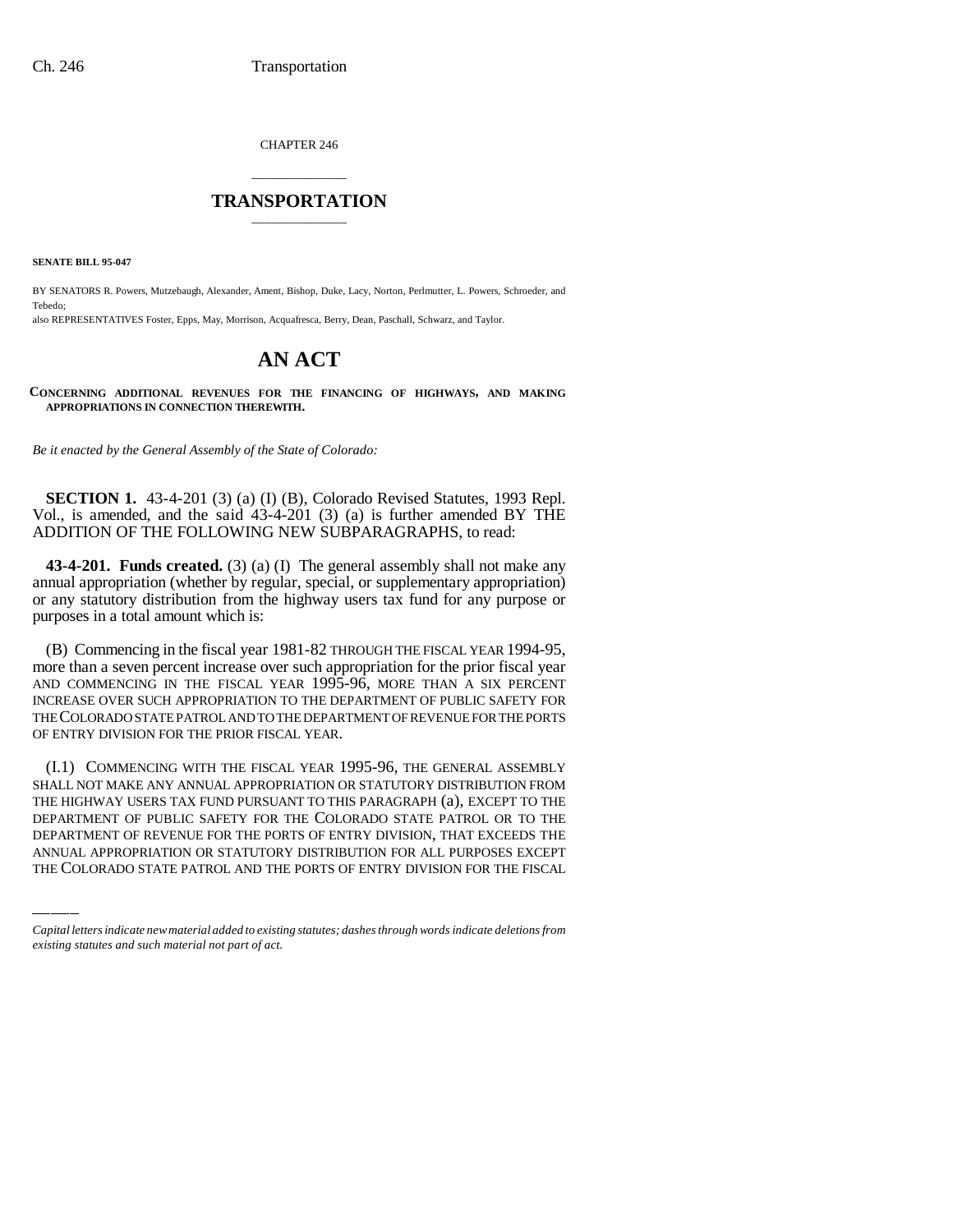### YEAR 1994-95.

(III) (A) THE GENERAL ASSEMBLY SHALL NOT MAKE ANY ANNUAL APPROPRIATION OR STATUTORY DISTRIBUTION FROM THE HIGHWAY USERS TAX FUND FOR THE FISCAL YEAR 1995-96 AUTHORIZED BY SUBPARAGRAPH (II) OF THIS PARAGRAPH (a), EXCLUDING THE ANNUAL APPROPRIATION OR STATUTORY DISTRIBUTION TO THE COLORADO STATE PATROL AND THE PORTS OF ENTRY DIVISION, THAT EXCEEDS SIXTY-SIX AND TWO-THIRDS PERCENT OF THE FISCAL YEAR 1994-95 ANNUAL APPROPRIATION OR STATUTORY DISTRIBUTION.

(B) THE GENERAL ASSEMBLY SHALL NOT MAKE ANY ANNUAL APPROPRIATION OR STATUTORY DISTRIBUTION FROM THE HIGHWAY USERS TAX FUND FOR THE FISCAL YEAR 1996-97 AUTHORIZED BY SUBPARAGRAPH (II) OF THIS PARAGRAPH (a), EXCLUDING THE ANNUAL APPROPRIATION OR STATUTORY DISTRIBUTION TO THE COLORADO STATE PATROL AND THE PORTS OF ENTRY DIVISION, THAT EXCEEDS THIRTY-THREE AND ONE-THIRD PERCENT OF THE FISCAL YEAR 1994-95 ANNUAL APPROPRIATION OR STATUTORY DISTRIBUTION.

(C) THE GENERAL ASSEMBLY SHALL NOT MAKE ANY ANNUAL APPROPRIATION OR STATUTORY DISTRIBUTION FROM THE HIGHWAY USERS TAX FUND FOR THE FISCAL YEAR 1997-98 OR FOR ANY SUCCEEDING FISCAL YEAR AUTHORIZED BY SUBPARAGRAPH (II) OF THIS PARAGRAPH (a), EXCLUDING THE ANNUAL APPROPRIATION OR STATUTORY DISTRIBUTION TO THE COLORADO STATE PATROL AND THE PORTS OF ENTRY DIVISION.

(D) FOR ANY ANNUAL APPROPRIATION OR STATUTORY DISTRIBUTION AUTHORIZED BY SUBPARAGRAPH (II) OF THIS PARAGRAPH (a) BUT NOT FUNDED FROM THE HIGHWAY USERS TAX FUND, THE GENERAL ASSEMBLY SHALL DETERMINE THE AMOUNT NECESSARY TO BE EXPENDED FOR THOSE PURPOSES AND SHALL MAKE AN ANNUAL APPROPRIATION AS NECESSARY FROM THE GENERAL FUND.

(IV) IN ADDITION TO ANY OTHER ALLOCATIONS REQUIRED BY THIS ARTICLE, THERE SHALL BE ALLOCATED FROM THE HIGHWAY USERS TAX FUND ON OR AFTER JULY 31 FOR FISCAL YEAR 1995-96 AND EACH SUCCEEDING FISCAL YEAR AN AMOUNT EQUAL TO THAT NOT ANNUALLY APPROPRIATED OR STATUTORILY DISTRIBUTED PURSUANT TO SUB-SUBPARAGRAPHS (A) TO (C) OF SUBPARAGRAPH (III) OF THIS PARAGRAPH (a). THE MONEYS SHALL BE ALLOCATED IN ACCORDANCE WITH THE PROVISIONS OF SECTION 43-4-205 (6) (b).

**SECTION 2.** 43-4-205 (2), Colorado Revised Statutes, 1993 Repl. Vol., is amended to read:

**43-4-205. Allocation of fund.** (2) Out of the highway users tax fund, subject to annual appropriation by the general assembly, there shall first be paid and credited to the highway crossing protection fund the sum of twenty thousand dollars each month; but, whenever, after deducting all amounts which have theretofore been approved or ordered by the public utilities commission to be paid from said fund, subject to annual appropriation by the general assembly, for the installation of automatic and other safety appliance signals and devices at railroad grade crossings, there is a balance in said fund, not so approved or ordered to be paid, of at least two hundred forty thousand dollars, no further moneys shall be paid or credited to said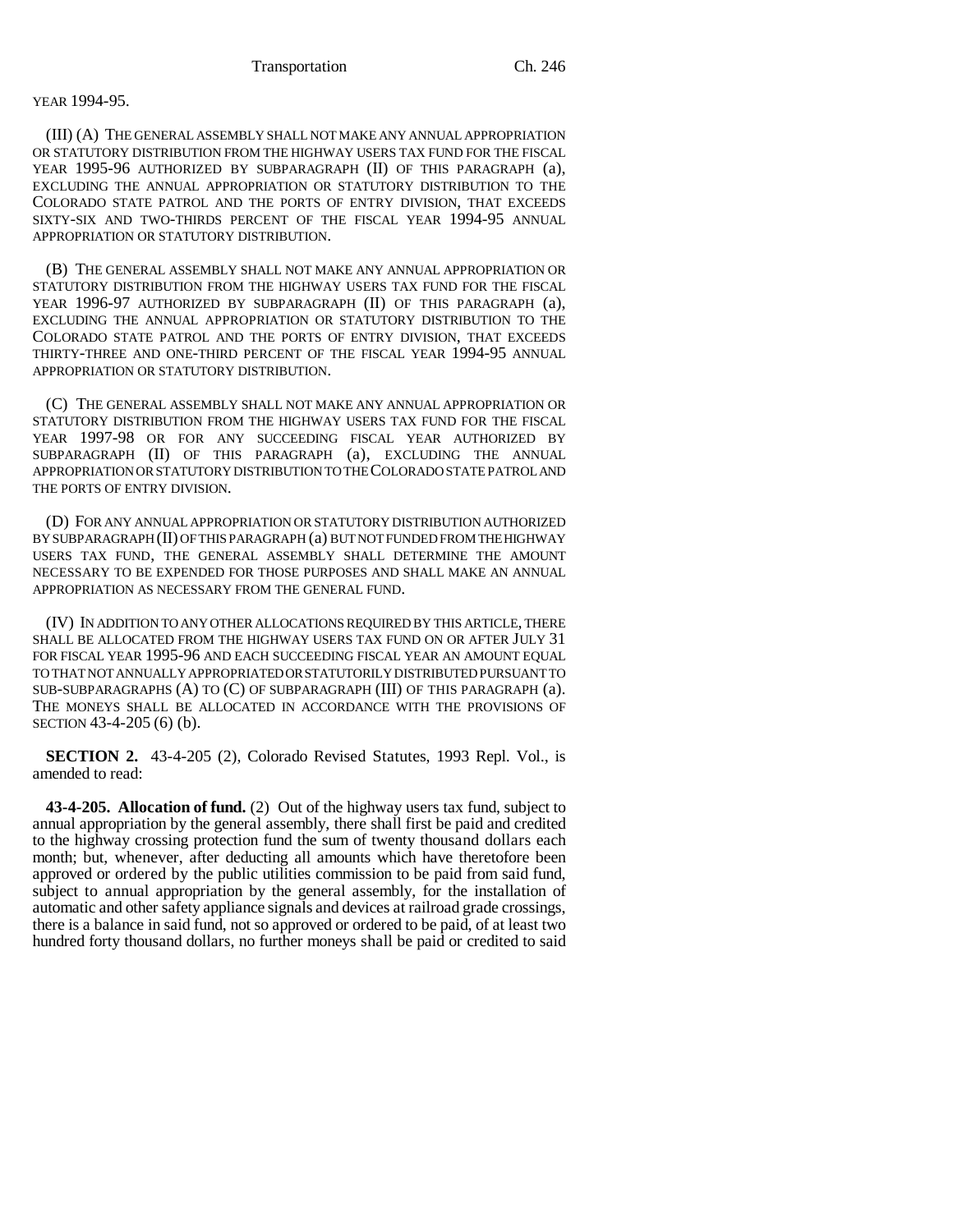#### Ch. 246 Transportation

fund from the highway users tax fund until the balance in said fund, after making the same deduction, is less than two hundred forty thousand dollars. NOTWITHSTANDING THE PROVISIONS OF SECTION 24-36-114 (1), C.R.S., ANY INTEREST EARNED ON THE DEPOSIT AND INVESTMENT OF MONEYS IN THE HIGHWAY CROSSING PROTECTION FUND SHALL REMAIN IN THE FUND AND MAY NOT BE CREDITED OR TRANSFERRED TO THE GENERAL FUND OF THE STATE.

**SECTION 3.** 43-1-112 (2) (b), Colorado Revised Statutes, 1993 Repl. Vol., is amended, and the said 43-1-112 is further amended BY THE ADDITION OF A NEW SUBSECTION, to read:

**43-1-112. Legal services.** (2) The executive director shall cause the attorney general to bring and prosecute for and defend on behalf of and in the name of the department, or any of its divisions, suits and proceedings:

(b) To recover damages FOR NEGLIGENCE RESULTING IN INJURY to property of the department AS PROVIDED IN SUBSECTION (3) OF THIS SECTION, BUT SUCH DAMAGES SHALL BE DIMINISHED IN PROPORTION TO THE AMOUNT OF NEGLIGENCE, IF ANY, ATTRIBUTABLE TO THE DEPARTMENT;

(3) TO RECOVER DAMAGES TO PROPERTY OF THE DEPARTMENT PURSUANT TO PARAGRAPH (b) OF SUBSECTION (2) OF THIS SECTION, THE DEPARTMENT SHALL SEND BY FIRST-CLASS MAIL A WRITTEN BILL FOR THE DAMAGE TO ANY PERSON CAUSING SUCH DAMAGE. IF THE PERSON DISPUTES LIABILITY FOR THE DAMAGE OR THE AMOUNT OF THE BILL, THE PERSON MAY FILE WITHIN TWENTY DAYS OF RECEIPT OF THE BILL AN APPEAL WITH THE DEPARTMENT'S CHIEF ENGINEER IN CHARGE OF OPERATIONS AND MAINTENANCE IN ACCORDANCE WITH THE PROVISIONS OF SECTION 24-4-105, C.R.S. THE BILL SHALL PROVIDE NOTICE OF THE RIGHT TO APPEAL.

**SECTION 4. Adjustments to the 1995 long bill.** (1) For the implementation of this act, appropriations made in the annual general appropriation act for the fiscal year beginning July 1, 1995, shall be adjusted as follows:

(a) In the appropriation to the department of corrections, correctional industries, the amount appropriated from the general fund is increased by six million five hundred sixteen thousand three hundred eight dollars (\$6,516,308) and the amount from the highway users tax fund is decreased by six million five hundred sixteen thousand three hundred eight dollars (\$6,516,308).

(b) In the appropriation to the department of labor and employment, executive director's office, the amount appropriated from the general fund is increased by one hundred forty-eight thousand five hundred ninety dollars (\$148,590) and the amount appropriated from the highway users tax fund is decreased by one hundred forty-eight thousand five hundred ninety dollars (\$148,590).

(c) In the appropriation to the department of labor and employment, division of labor, public safety and inspection programs, the amount appropriated from the general fund is increased by four hundred seventy-seven thousand three hundred ninety-one dollars (\$477,391) and the amount appropriated from the highway users tax fund is decreased by four hundred seventy-seven thousand three hundred ninety-one dollars (\$477,391).